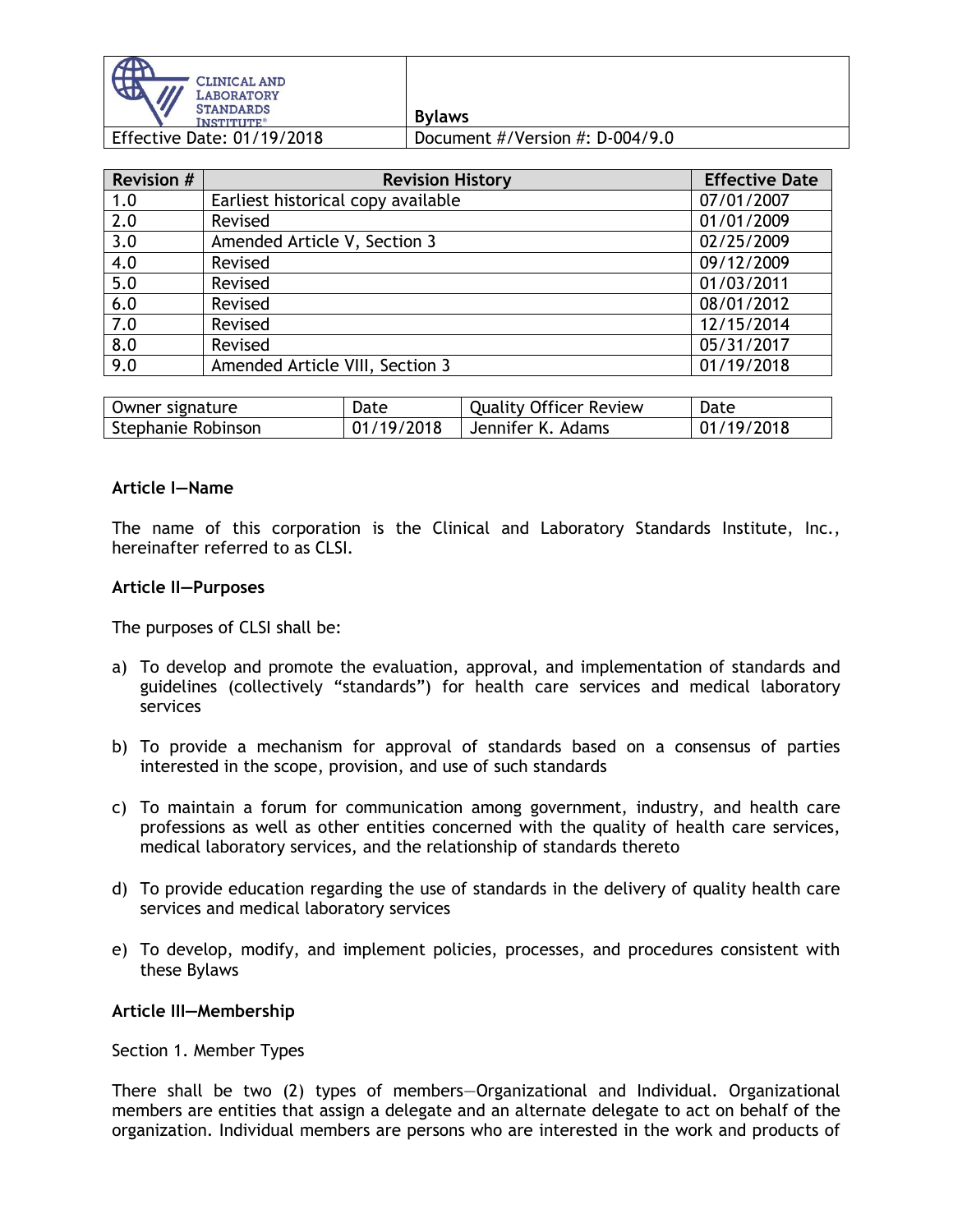CLSI. Organizational members will fall into one of three constituencies as described below. Individual members will self-declare a constituency based on their primary role consistent with the guidelines for Organizational members. Subcategories of each member type shall be established by the Board of Directors to permit dues structures for different levels of benefits.

Section 2. Constituencies

All members shall be placed into one of three categories, which shall collectively be referred to as the "CLSI constituencies." The CLSI constituencies are industry, health care professions, and government/public health agencies.

- a) Industry: Industry members shall be any for-profit corporations or other for-profit organizations (except as specified in subparagraph b) whose primary function is the development, manufacture, or distribution of products and/or services, medical laboratory testing and services, or other clinical and laboratory services including laboratory information systems. These members shall include, but are not limited to, pharmaceutical companies, *in vitro* diagnostics manufacturers, publicly traded commercial laboratories, and consulting firms. This category shall also include trade associations primarily composed of the corporations and other organizations described in this subparagraph a.
- b) Health Care Professions: Health care professions members shall be any organizations whose primary function is medical laboratory services; any organizations whose primary function is the delivery of patient care services, education in the health care sciences, or academic research; accreditation organizations; and professional societies representing such interests. The following definitions apply to the health care professions constituency:
	- 1) Health care organizations shall be all hospitals as well as non–publicly traded laboratories or pharmacies.
	- 2) Professional societies and accreditation organizations shall be any not-for-profit organizations or nongovernmental accrediting bodies that are concerned with health care services or medical laboratory services. These members do not include trade associations primarily comprising representatives of for-profit corporations.
	- 3) Academic programs shall be any programs or institutions whose primary purpose is the education of individuals who provide health care services, including medical laboratory services.
- c) Government/Public Health Agencies: Government and public health agency members shall be any federal, national, state, provincial, or local agencies of government whose primary function is regulatory, accrediting, and/or public health.

Section 3. Duration of Membership

- a) Membership shall be renewed annually.
- b) Any member may resign at any time by providing notice to CLSI. However, the resigning member shall not receive a refund of any membership dues previously paid.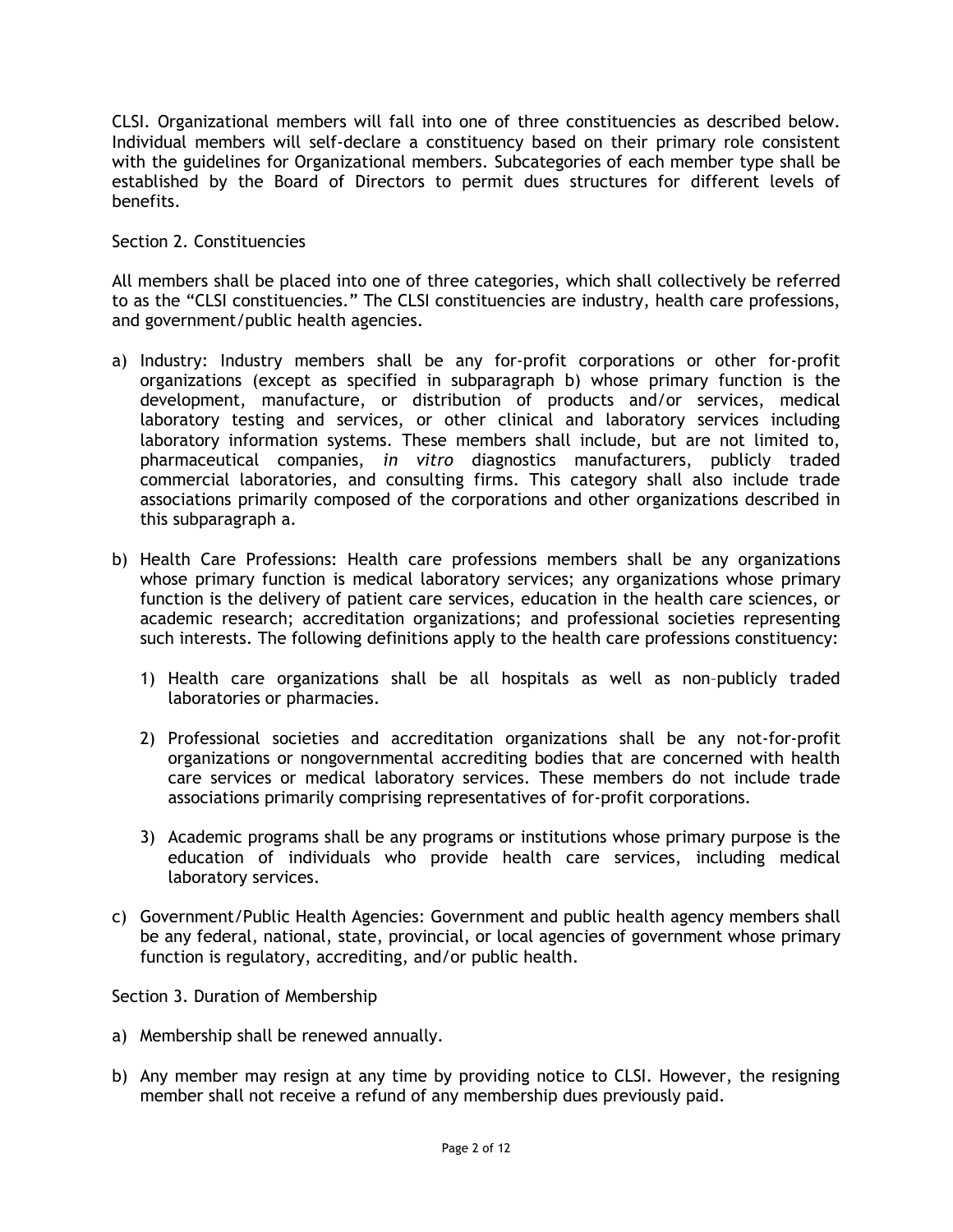c) All rights, privileges, and responsibilities of CLSI membership shall cease upon resignation.

# Section 4. Suspension and Expulsion

Any member of CLSI may be suspended or terminated for violation of these Bylaws or any CLSI rule, policy, or practice; conduct found to have been unlawful; or any other conduct determined by the Board of Directors to be detrimental to CLSI. Suspension or termination shall be in accordance with the process adopted by the Board of Directors. Suspension or expulsion of a member shall require a vote by a two-thirds (2/3) majority of the Board members voting.

Section 5. Voting

- a) Each Organizational member shall notify CLSI of the person who shall serve as its official delegate and a second person, if so designated, who shall serve as its alternate delegate. Either the official or alternate delegate may represent, vote on behalf of, and act for the Organizational member.
- b) All Organizational member delegates and subcategories of Individual members eligible to vote may vote on all matters that come before the general membership of CLSI.
- c) Except as otherwise provided by law or in these Bylaws, all matters requiring a vote of the members shall be determined by a majority of the members voting. Each member eligible to vote shall be entitled to one (1) vote.
- d) All members entitled to vote may vote in person or by proxy executed by the member, or in the case of an Organizational member, its delegate or alternate delegate. Notwithstanding any other provision of these Bylaws, any copy, facsimile transmission, or other reliable reproduction of the original proxy may be substituted or used in lieu of the original proxy for any purpose for which the original proxy could be used if the copy, facsimile transmission, or other reproduction is a complete reproduction of the entire proxy. An appointment of a proxy is not valid after eleven (11) months following the date of its execution unless otherwise provided in the proxy.

Members and proxy holders who are not physically present at a meeting may, by means of remote communication, participate in the meeting and will be deemed to be present in person and voting at the meeting, provided that such members or proxy holders have the reasonable opportunity to participate in the meeting and to vote on matters submitted to the members, including an opportunity to communicate and to read or hear the proceedings of the meeting substantially concurrent with the proceedings.

Section 6. Dues

- a) The Board of Directors shall annually set the dues for each subcategory of membership.
- b) Any member who fails to pay annual membership dues in a timely fashion may have its membership revoked.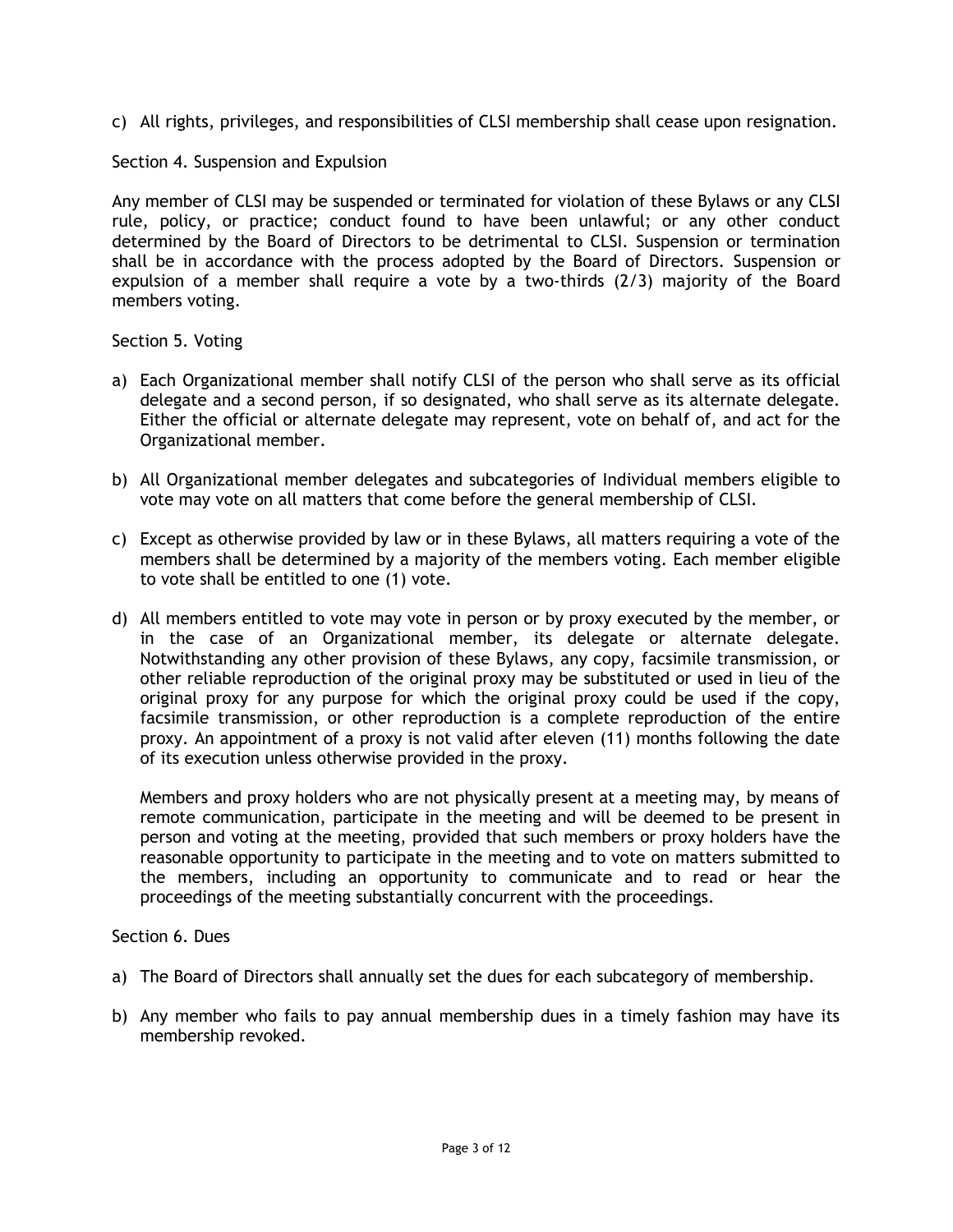### **Article IV—Meetings**

### Section 1. Annual Meeting

The Annual Meeting of the members shall be held at a time, place, and in a manner determined by the Board of Directors. The Annual Meeting shall include annual reports on the status of the organization and the transaction of such other business as may be determined by the Board of Directors. Notice of such meeting shall be distributed to each member at least thirty (30) days in advance of the meeting.

### Section 2. Special Meetings

Special meetings of the members may be called by the President or by a two-thirds (2/3) majority of the Board of Directors. The form of any special meeting shall be determined by the Board of Directors. Notice of any such special meeting shall be distributed to each member at least twenty (20) days in advance. Such notice shall indicate the time and place of the meeting and shall include a brief description of the subject or subjects to be covered.

### Section 3. Quorum

- a) Ten (10) members, including at least one (1) member from each constituency, shall constitute a quorum for the Annual Meeting.
- b) Thirty (30) members, including at least one (1) member from each constituency, shall constitute a quorum for special meetings.

### Section 4. Order of Business

The order of business at any meeting of the membership shall be established by the Board of Directors. The order of business may be altered or suspended by a two-thirds (2/3) majority of the members present at any meeting. The then current edition of "Robert's Rules of Order" shall govern deliberations when not in conflict with these Bylaws.

### **Article V—Officers and Directors and Their Elections**

Section 1. Officers and Directors

- a) The officers of CLSI shall be a President, President-Elect, Immediate Past President, Treasurer, Secretary, and the Chief Executive Officer (CEO).
- b) The Board of Directors shall consist of not less than nine (9) and not more than twelve (12) elected directors plus the officers.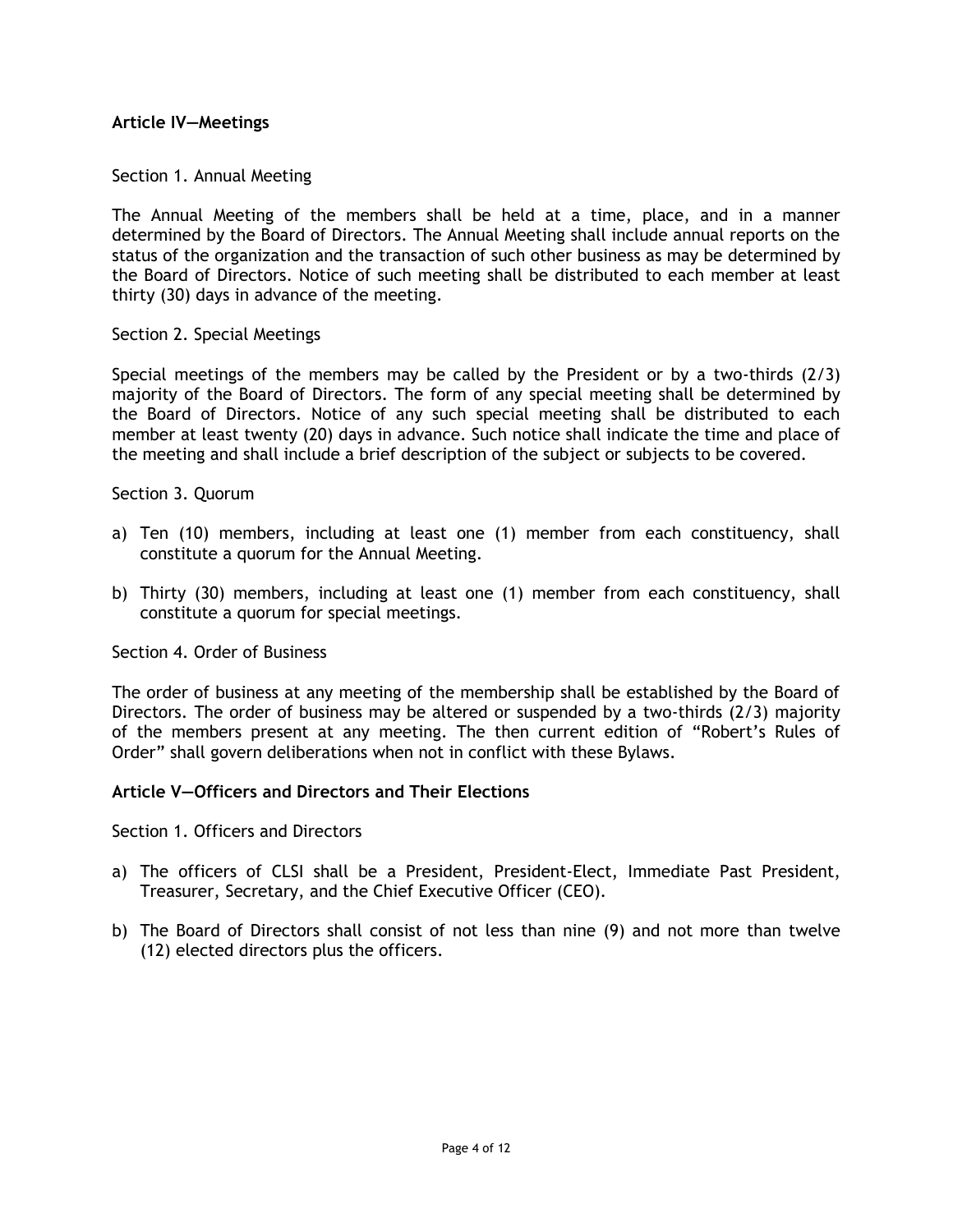## Section 2. Election or Appointment

The officers and directors shall be elected as follows:

- a) A President-Elect shall be elected biennially. That individual shall hold office as President-Elect for a two (2)-year term, shall automatically become President for a two (2)-year term immediately thereafter, and shall automatically become the Immediate Past President for a two (2)-year term thereafter.
- b) A Treasurer shall be elected biennially and shall hold office for a two (2)-year term. No elected Treasurer may serve more than two (2) consecutive full terms as Treasurer.
- c) A Secretary shall be elected biennially and shall hold office for a two (2)-year term. No elected Secretary may serve more than two (2) consecutive full terms as Secretary.
- d) The CEO shall be appointed, and the terms of the CEO's employment shall be determined by the Board of Directors. The CEO shall serve *ex officio* as a voting member of the Board of Directors and may serve as a nonvoting member of one (1) or more committees of the Board of Directors.
- e) There shall be an annual election of directors. One (or more) director from each constituency shall be elected each year to maintain a balance among the three (3) CLSI constituencies. A Call for Nominations shall be sent to the CLSI member delegates and alternate delegates and posted for public notice on the CLSI website. The Call shall be open for a period of at least thirty (30) days. The Board of Directors may also determine the need for at-large directors to fill identified skill mix requirements. At-large director(s) shall be appointed by the President for three (3)-year terms with the concurrence of the Board of Directors. To maintain a balance among the CLSI constituencies, the total number of elected officers and directors representing any one (1) constituency shall not exceed by more than one (1) the number of representatives from the other two (2) constituencies. Each elected director shall serve a term of three (3) years except where terms of lesser duration are adopted by the Board of Directors to maintain a balanced structure in succeeding elections. No director may serve more than two (2) consecutive full terms as a director.
- f) Each candidate for an officer or director position, except at-large directors, shall be an employee of a member organization or an Individual member eligible to vote.
- g) Voting for officers and directors shall be in accordance with procedures determined by the Board of Directors.
- h) Ballots will be sent to the delegate and alternate delegate for each of the Organizational members and Individual members eligible to vote, allowing thirty (30) days for return thereof. Only one (1) vote per member organization is permitted. The election process shall be completed by November 30 in any given year. Election will be by majority vote of the ballots received.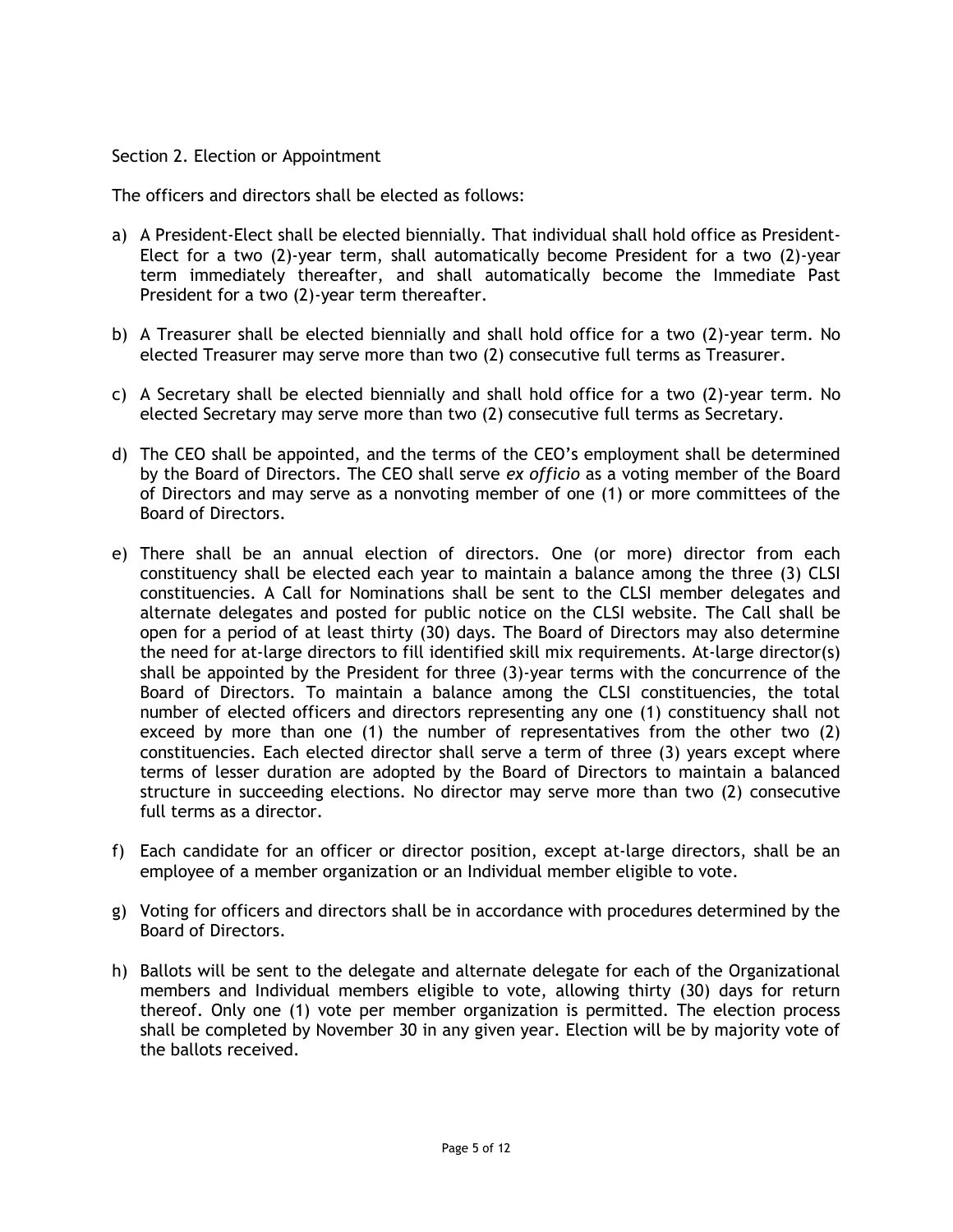- i) Officers and directors shall take office on January 1 following the election. Their terms of office shall end on December 31 of the year that their term expires.
- j) Election results shall be posted on the CLSI website and may be published in news releases and by other media.

Section 3. Vacancies

- a) Any officer or director may resign at any time by giving written notice to the President. The President may resign by giving notice to the President-Elect. Any resignation shall take effect at the time specified in the notice, or if no time is specified, at the time determined by the President or President-Elect, as appropriate.
- b) Any officer or director may be removed by three-fourths (3/4) vote of the Board of Directors.
- c) Any vacancies that may occur among elected directors, the Secretary, or the Treasurer shall be filled as an interim appointment by the President, subject to approval by the Executive Committee. In filling any vacancy, the President shall be guided by the need to ensure balance on the Board among the three (3) CLSI constituencies. Any interim appointee shall be for the remainder of the unexpired term. If the unexpired term is greater than one (1) year, the appointee shall be eligible for election to one (1) term only. In no case will the total length of service in a director position exceed seven (7) consecutive years.
- d) If the office of President becomes vacant, the President-Elect shall immediately succeed to the office of President. The President-Elect shall serve out the unexpired term of the presidential vacancy and the ensuing regular two (2)-year term as President. There shall be deemed to be a vacancy in the office of President-Elect.
- e) A vacancy in the office of the President-Elect shall be filled at the next regularly scheduled election. In the interim, the Secretary shall assume the duties and responsibilities of the President-Elect.

### Section 4. Compensation

Elected officers and directors shall serve without pay and shall not receive any compensation for their services. Officers and directors from the health care professions and government/public health agencies constituencies and at-large directors may be reimbursed for reasonable expenses incurred in the performance of their duties. Officers and directors from the industry constituency are not reimbursed except upon specific approval from the President or CEO.

Section 5. Change of Status or Employment

In the event of a change in status or employment of an officer or director that results in a change in the constituency of that individual or the individual's employer who is the member of CLSI, the officer or director shall resign. The resignation may or may not be accepted at the discretion of the President.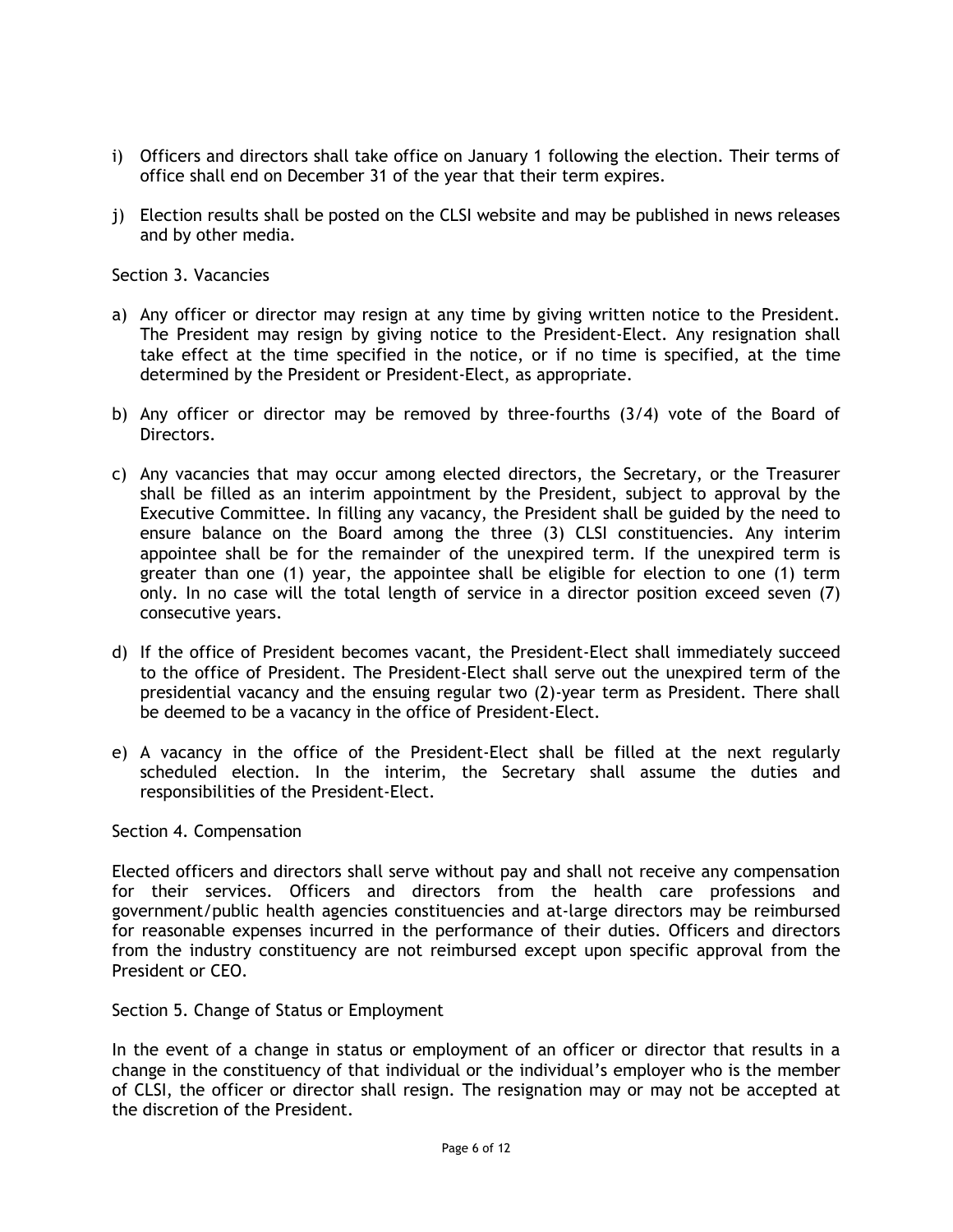# **Article VI—Powers and Duties of Officers and the Board of Directors**

Section 1. Board of Directors

- a) The Board of Directors shall have supervision, control, and direction of the affairs of CLSI; shall, subject to these Bylaws, determine its policies or changes therein; and shall have discretion in the disbursement of its funds. The Board of Directors may adopt such rules, policies, and regulations for the conduct of its business as it deems necessary, and may, in the execution of the powers granted to it, appoint such agents as it deems necessary.
- b) Unless otherwise specified in these Bylaws, actions of the Board of Directors shall be taken by a majority of those voting.

### Section 2. President

The President shall be the chief elected officer of CLSI, shall serve as the chair of the Board of Directors, and shall preside at meetings of the Board of Directors and the Executive Committee. The President shall see that all orders and resolutions of the Board of Directors are carried into effect. The President shall report annually to the membership on the activities and accomplishments of CLSI for the preceding year. The President may assign responsibilities not specifically prescribed by these Bylaws or the Board of Directors to any officer, agent, or employee of CLSI.

Section 3. President-Elect

The President-Elect shall perform the duties of the President in the event of the President's temporary disability or absence from meetings.

Section 4. Immediate Past President

The Immediate Past President shall have such duties as designated by the President or Board of Directors.

### Section 5. Treasurer

The Treasurer shall be responsible for overseeing the development of an annual budget and for overseeing the fiscal affairs of CLSI. The Treasurer shall report to the Board of Directors regarding the financial status of CLSI according to any schedule and in such additional duties as the President or Board of Directors may designate and as specified in these Bylaws.

### Section 6. Secretary

The Secretary shall keep, or cause to be kept, the membership roll and votes and proceedings of the Board of Directors. The Secretary shall perform such additional duties as the President or Board of Directors may designate and as specified in these Bylaws.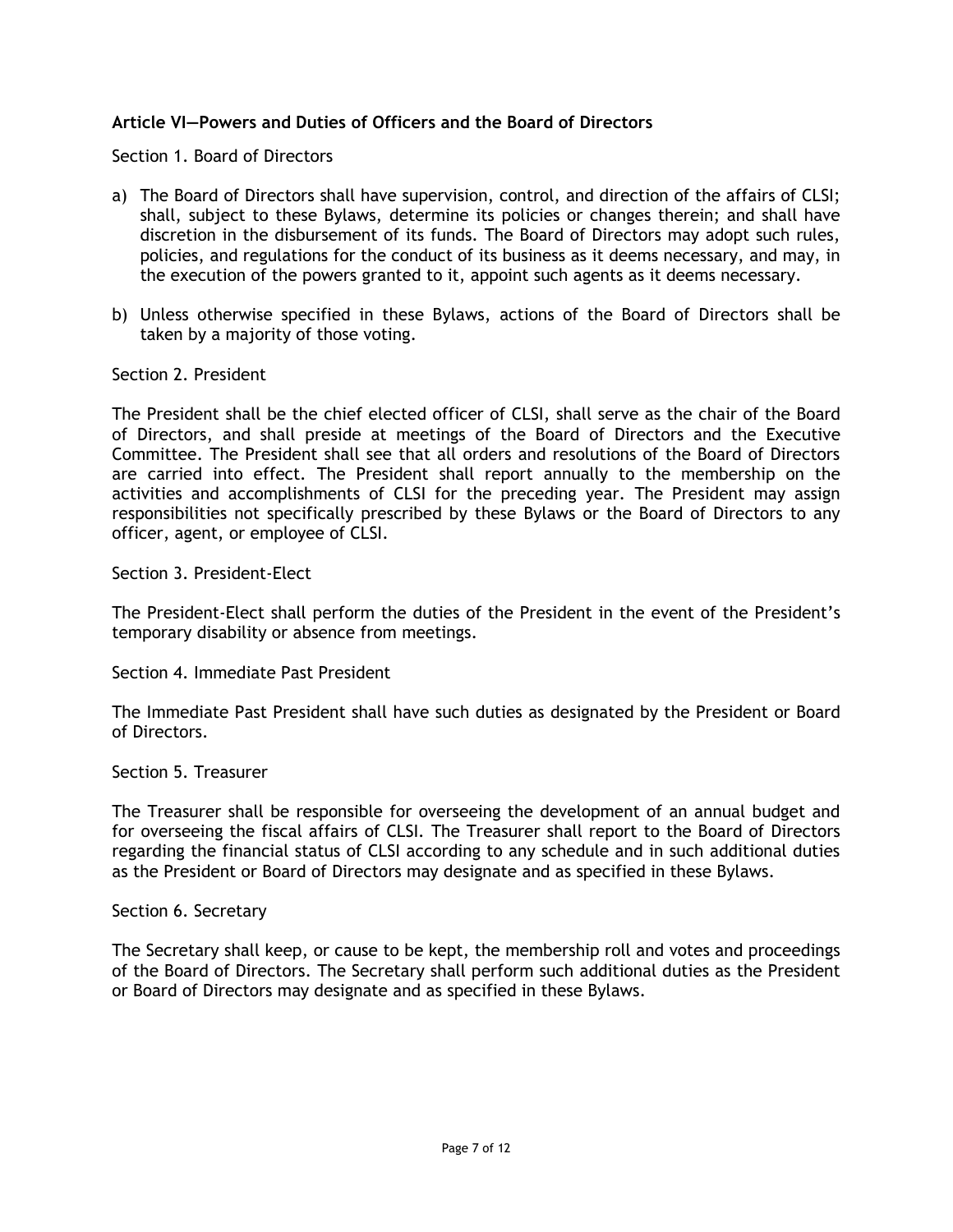## Section 7. Chief Executive Officer

The CEO shall be responsible for the management of administrative affairs of CLSI and the carrying out of Board policy. The CEO shall employ and may terminate the employment of professional and administrative staff necessary to carry out the work of CLSI. The CEO shall manage and direct all functions of CLSI, including the operation of staff and the functioning of the CLSI office. The CEO shall perform such other duties as may be specified by the Board of Directors. As provided for in Article V, Section 2d, the CEO shall serve *ex officio* as a voting member of the Board of Directors and may serve as a nonvoting member of one (1) or more committees of the Board of Directors.

## **Article VII—Board of Directors Meetings**

### Section 1. Meetings

The Board of Directors shall meet upon the call of the President at such times and places as the President may designate. The Board of Directors shall also meet upon the demand of a two-thirds (2/3) majority of the officers and directors. Any or all directors may participate in a regular or special meeting by, or conduct the meeting through the use of, any means of communication by which all directors participating may simultaneously hear each other during the meeting. A director participating in a meeting by this means is deemed to be present in person at the meeting.

### Section 2. Quorum

A majority of the entire Board of Directors, including at least one (1) representative from each CLSI constituency, shall constitute a quorum.

## Section 3. Voting

CLSI directors shall vote Yes/Affirmative, No/Negative, or Abstain on each motion coming before the Board of Directors. For a motion to pass, it must, unless otherwise specified in these Bylaws, receive a majority of Yes/Affirmative votes from those present in person and must also receive at least one Yes/Affirmative vote from one (1) member representing each constituency.

### **Article VIII—Committees**

### Section 1. Appointing Authority Limitations

- a) The President, subject to the provisions of these Bylaws and with the concurrence of the Executive Committee, shall annually appoint committees of the Board of Directors, and the members thereof, as may be required.
- b) The President or designee, subject to the approval by the Executive Committee, may establish, combine, or discontinue standards development committees as required to achieve the standards development objectives of CLSI.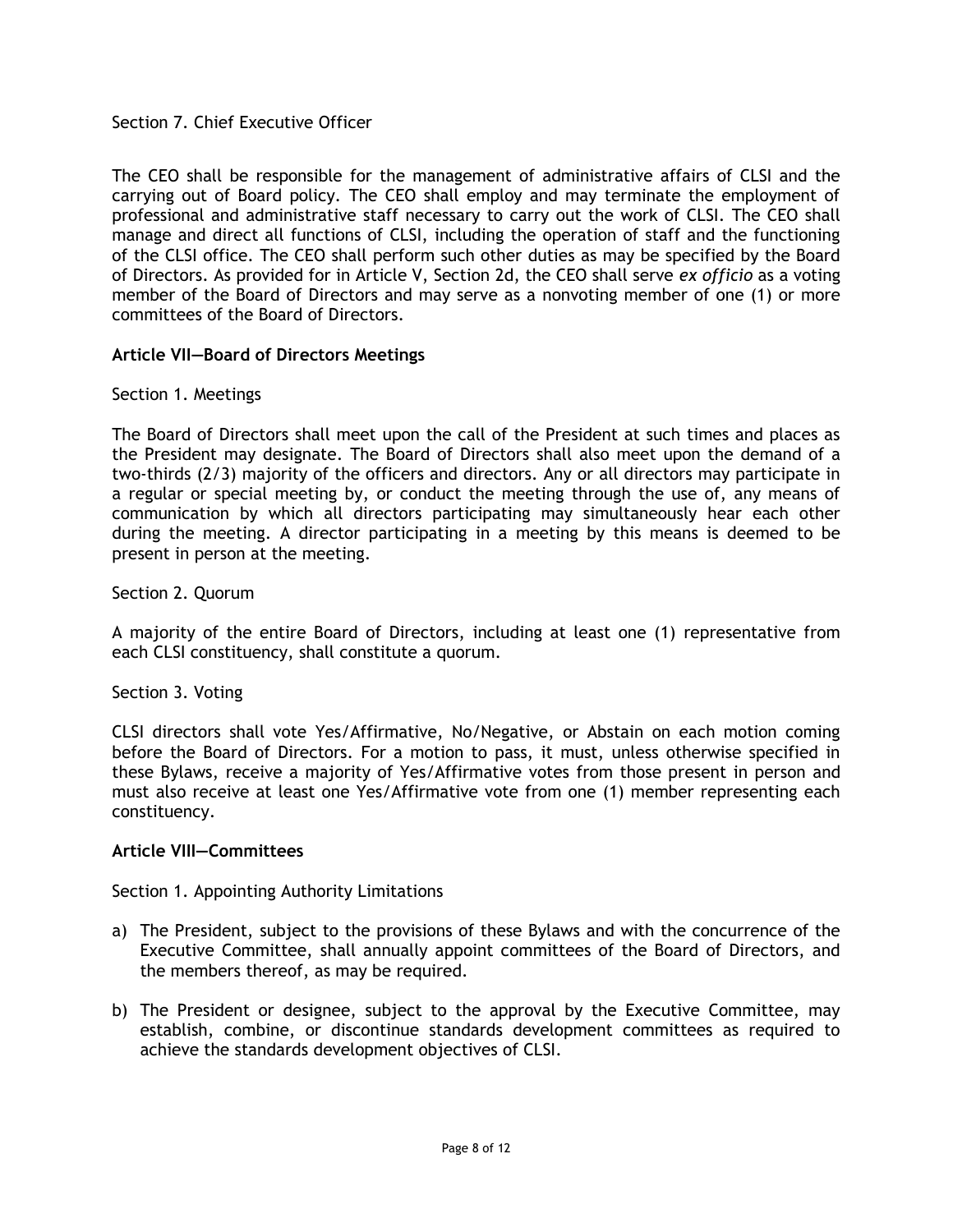c) No committee, including the Executive Committee, shall have the authority to approve or recommend to members actions or proposals required by the Florida Not for Profit Corporation Act to be approved by members; fill vacancies on the Board of Directors or any committee thereof; or adopt, amend, or repeal the Bylaws.

# Section 2. Executive Committee

The Executive Committee shall consist of the President, Immediate Past President, President-Elect, Treasurer, and Secretary. The CEO shall serve *ex officio* as a nonvoting member of the Executive Committee. To maintain a balance among the CLSI constituencies on the Executive Committee, the total number of officers representing any one (1) of the constituencies shall not exceed by more than one (1) the number of representatives from the other two (2) constituencies. The Executive Committee may exercise the powers of the Board of Directors when the Board is not in session, reporting to the Board of Directors at its succeeding meeting of any actions taken. Four (4) members of the Executive Committee shall constitute a quorum for the transaction of business. Meetings of the Executive Committee may be called by the President or three (3) members of the Committee.

## Section 3. Consensus Council

The Consensus Council shall consist of at least nine (9) persons, in addition to the Chairholder and will include representation from each constituency. The Chairholder shall be appointed by the President, subject to the approval of the Executive Committee, and, if not a member of the Board of Directors, shall serve as an *ex officio* nonvoting member of the Board of Directors during his or her term as Chairholder.

The Consensus Council is responsible for providing reasonable assurances that standards development activities are conducted in compliance with requirements and serves as the authority responsible for project approval, prioritization, status assessment, and consensus approval for document publication where applicable.

## Section 4. Nominating Committee

- a) The Nominating Committee shall consist of not more than seven (7) persons, in addition to the Immediate Past President and the President-Elect. The CEO shall serve *ex officio* as a nonvoting member of the Nominating Committee. To maintain a balance among the CLSI constituencies, the total number of members representing any one (1) constituency shall not exceed by more than one (1) the number of representatives from the other two (2) constituencies.
- b) The Nominating Committee shall recommend to the Board of Directors a slate of candidates for the next election cycle for positions eligible for election. The Nominating Committee shall issue a Call for Nominations from among CLSI members. All nominations shall be duly considered and eligible nominees will include employees of a member organization or Individual members eligible to vote. The Committee shall be authorized to consider additional qualified candidates.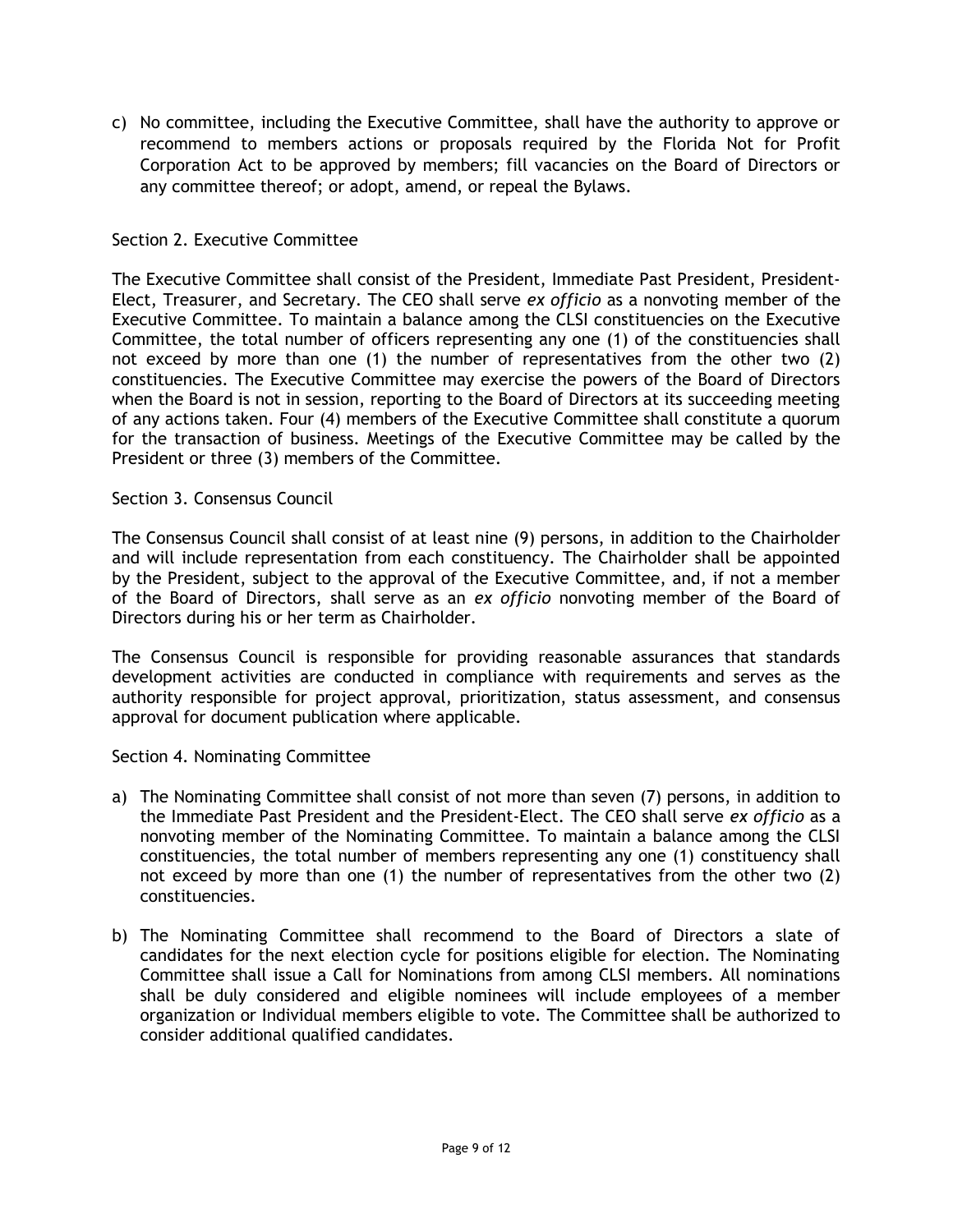## Section 5. Finance Committee

The Finance Committee shall consist of the Treasurer and other members appointed by the President. The Committee is responsible for recommending to the Board of Directors for approval the annual budget, the annual financial audit, selection of an independent audit firm, investment guidelines, and a reserve fund investment policy. In addition, the Committee is responsible for developing recommendations intended to ensure the long-term financial viability of CLSI.

## **Article IX—Indemnification**

CLSI shall indemnify each officer, director, employee, and duly appointed committee member against liability and expenses, including attorneys' fees, incurred in connection with any legal action in which the individual is named as a defendant by reason of the individual's good faith efforts on behalf of CLSI. This indemnification shall be secondary to any insurance coverage otherwise available to the individual. It does not extend to conduct deemed by the Board of Directors to have been undertaken in bad faith or contrary to any CLSI rule or policy. As a condition of receiving indemnification, the indemnified individual shall allow CLSI to appoint counsel and shall agree to a coordinated defense to the extent deemed appropriate by CLSI. Counsel appointed for the individual may, at the discretion of CLSI, be the same as counsel appointed to represent CLSI and/or other individuals. CLSI shall pay expenses (including reasonable attorneys' fees) actually and reasonably incurred in defending any action or proceeding referred to in this Article in advance of the final disposition of the action or proceeding upon receipt of any undertaking by or on behalf of the representative to repay the amount if it is ultimately determined that he or she is not entitled to be indemnified by CLSI as authorized in this Article or otherwise.

## **Article X—Seal**

CLSI shall have a seal of such design as the Board of Directors may adopt. Such seal shall always contain the words "corporation not for profit."

### **Article XI—Fiscal Year**

The fiscal year of CLSI shall begin on the first (1st) day of July and end on the thirtieth (30th) day of June of the subsequent year.

### **Article XII—Amendments**

- a) Amendments to these Bylaws may be proposed by the Board of Directors or by thirty (30) or more members of CLSI in good standing. Proposed amendments shall be submitted to the Secretary. The Secretary shall transmit a copy of the proposed amendments to each Organizational member's delegate and alternate delegate and to each Individual member eligible to vote at least thirty (30) days before the meeting at which the proposed amendment is to be considered. An amendment shall be approved by a two-thirds (2/3) majority of members who vote.
- b) Amendments to these Bylaws may also be made by a three-fourths (3/4) vote of the full Board of Directors, provided that notice of a proposed amendment shall be given to each Board member by the Secretary at least thirty (30) days before the meeting at which the proposed amendment is to be considered.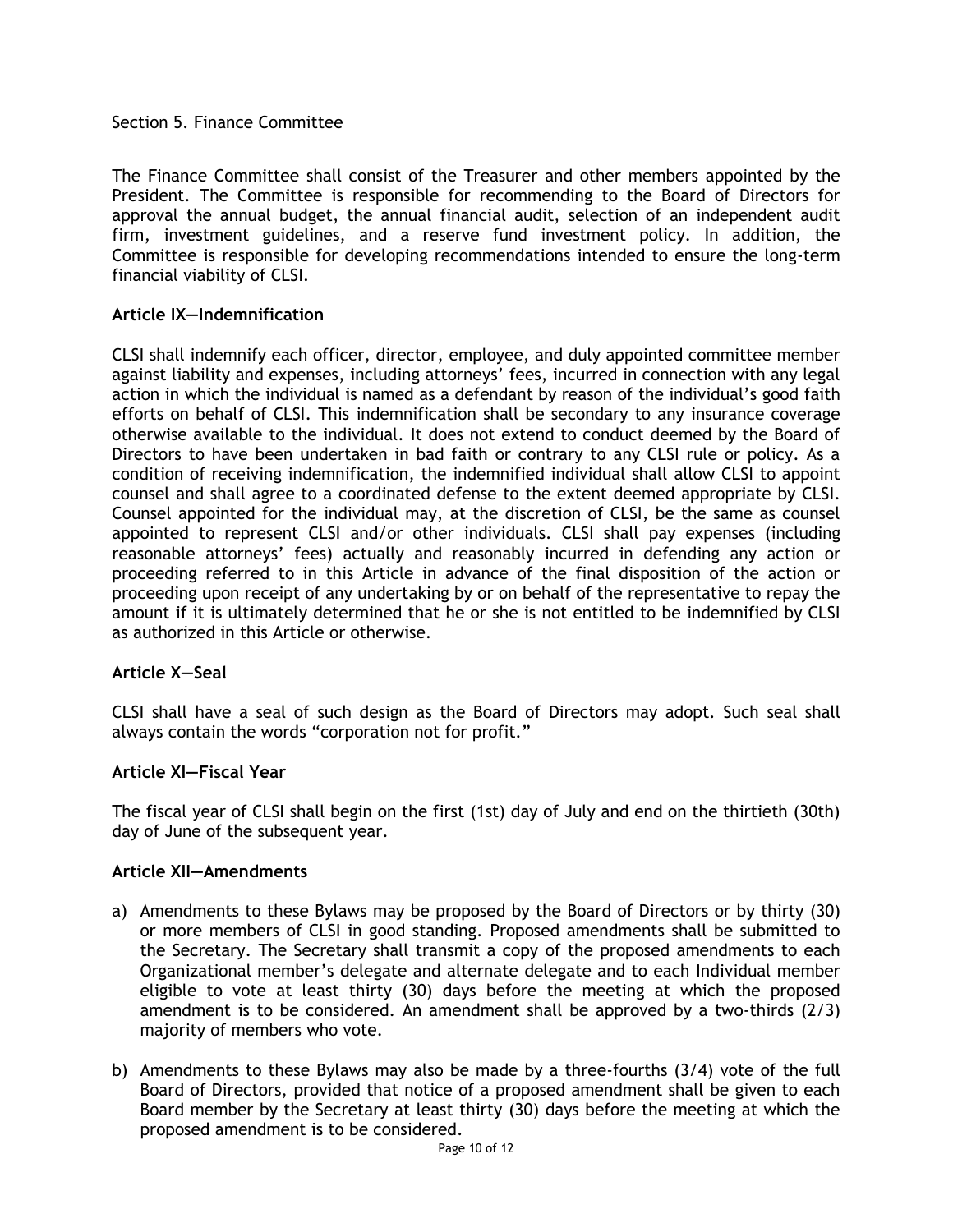## **Article XIII—Notice**

### Section 1. Written Notice

Any notice required to be given under these Bylaws to any person shall be given to the person, either personally or by sending a copy thereof:

- a) By first class or express mail, postage prepaid, or courier service, charges prepaid, to the person's postal address appearing in the records of CLSI or, in the case of Directors, supplied by the person to CLSI for the purposes of notice. Notice under this subparagraph to a member shall be deemed to have been given when deposited in the US mail or with a courier service for delivery to that person. For other notices under this subparagraph, notice is effective at the earliest date of the following: when received; five (5) days after its deposit in the US mail, as evidenced by the postmark, if mailed postage prepaid and correctly addressed; or on the date shown on the return receipt, if sent by registered or certified mail, return receipt requested, and the receipt is signed by or on behalf of the addressee.
- b) By facsimile transmission, e-mail, or other electronic communication to the person's facsimile number or e-mail address or other electronic communications supplied by the person to CLSI for the purpose of notice. Notice under this subparagraph shall be deemed to have been given to the person entitled thereto when sent.

### Section 2. Waiver by Writing

Whenever any notice is required to be given, a waiver thereof that is filed with the Secretary in record form, signed by the person or persons entitled to the notice, whether before or after the time stated therein, shall be deemed equivalent to the giving of the notice. Neither the business to be transacted at, nor the purpose of, a meeting need be specified in the waiver of notice of the meeting.

### Section 3. Waiver by Attendance

Attendance of a person at any meeting shall constitute a waiver of notice of the meeting except where a person attends a meeting for the express purpose of objecting, at the beginning of the meeting, to the transaction of any business because the meeting was not lawfully called or convened.

### **Article XIV—Signature Authority**

The Treasurer, President, and President-Elect shall have the authority to negotiate, approve, execute, and/or deliver all documents and instruments that may be necessary or desirable to open and close bank and investment accounts for CLSI and update signature authority over such accounts and to enter into contractual arrangements involving the day-to-day operations of CLSI, within the ordinary course of business, as may be necessary or appropriate from time to time, and upon such terms and conditions as shall be determined by an officer to be in the best interests of CLSI.